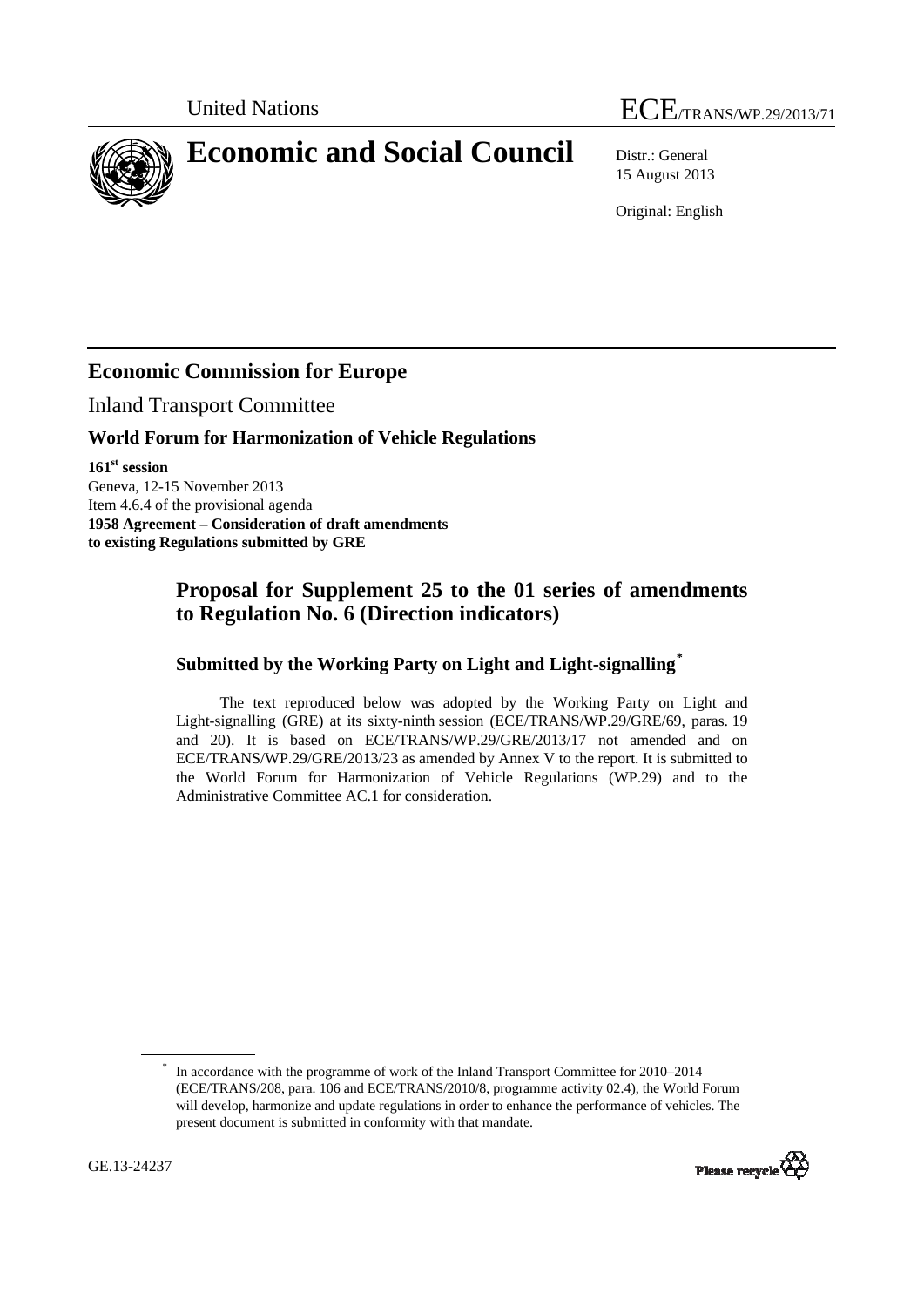*Insert a new paragraph 2.2.6.*, to read:

"2.2.6. In the case of a non-replaceable filament lamp(s) or light source module(s) equipped with non-replaceable filament lamp(s): the documents according to paragraph 5.6. of this Regulation."

*Insert a new paragraph 5.6.,* to read:

"5.6. In the case of non-replaceable filament lamp(s) or light source module(s) equipped with non-replaceable filament lamp(s), the applicant shall annex to the type approval documentation a report (by the light source manufacturer indicated in the type approval documentation), acceptable to the Authority responsible for type approval, that demonstrates compliance of these nonreplaceable filament lamp(s) with the requirements as specified in paragraph 2.11. of IEC 60809, Edition 3."

*Paragraph 10.1. ,* amend to read*:* 

"10.1. Direction indicators shall be so manufactured as to conform to the type approved under this Regulation.

> The compliance with the requirements set forth in paragraphs 6. and 8. above shall be verified as follows:"

*Paragraph 10.2. (former)*, renumber as paragraph 10.1.1.

*Paragraph 10.3. (former)*, renumber as paragraph 10.1.2.

*Insert a new paragraph 10.2.,* to read:

"10.2. In the case of non-replaceable filament lamp(s) or light source module(s) equipped with non-replaceable filament lamps, a report (by the light source manufacturer indicated in the type approval documentation) shall demonstrate compliance of these non-replaceable filament lamp(s) with lifetime requirements and, in the case of colour coated filament lamps, also with colour endurance requirements, as specified in paragraph 2.11. of IEC 60809, Edition 3."

*Paragraph 10.4.(former),* renumber as paragraph 10.3*.* 

*Annex 5, insert new paragraphs 1.4. to 1.4.2.*, to read:

- "1.4. In the case of non-replaceable filament lamp(s) or light source module(s) equipped with non-replaceable filament lamps, at any conformity of production check:
- 1.4.1. The holder of the approval mark shall demonstrate the use in normal production and show the identification of the non-replaceable filament lamp(s) as indicated in the type approval documentation;
- 1.4.2. In the case where doubt exists in respect to compliance of the nonreplaceable filament lamp(s) with lifetime requirements and/or, in the case of colour coated filament lamps, with colour endurance requirements, as specified in paragraph 2.11. of IEC 60809, Edition 3, conformity shall be checked (by the light source manufacturer indicated in the type approval documentation) as specified in paragraph 2.11. of IEC 60809, Edition 3."

*Annex 5, paragraph 1.2. to 1.3.,* amend to read:

"1.2. With respect to photometric performances, the conformity of mass-produced lamps shall not be contested if, when testing according to paragraph 7. of this Regulation, the photometric performances as set forth in paragraph 6. of this Regulation of any lamp chosen at random: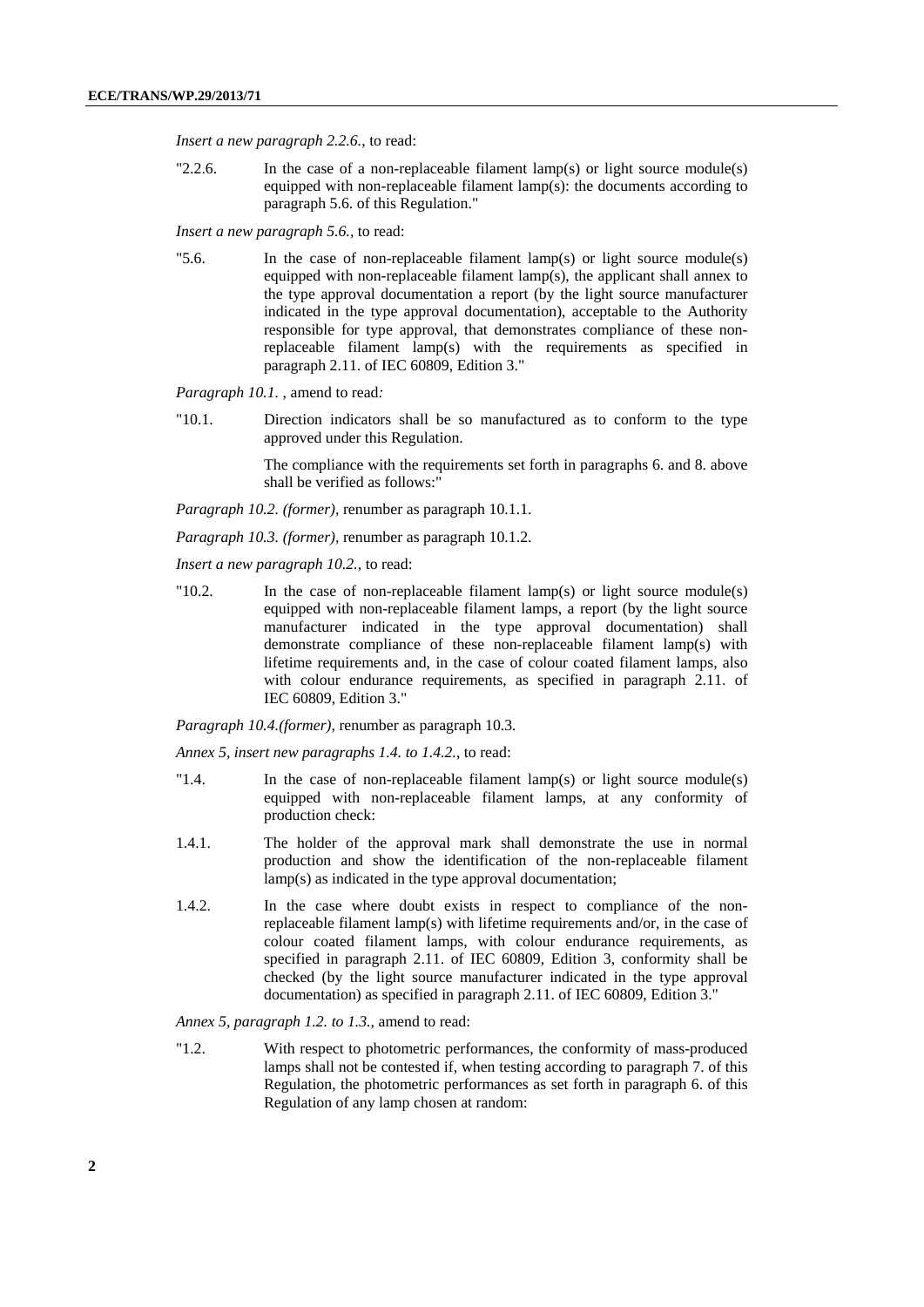1.2.1. No measured value deviates unfavourably by more than 20 per cent from the values prescribed in this Regulation of a direction indicator of categories 1, 1a, 1b, 2a, 2b and 6.

> In the case of a direction indicator of category 5 and for the minimum values required throughout the fields specified in Annex 1 the respective maximum deviations of the measured values shall correspond to the values shown in the table below:

| Required minimum value | Equivalent 20 per cent | Equivalent 30 per cent |
|------------------------|------------------------|------------------------|
| cd                     | cd                     | cd                     |
| 0.7                    | 0.2                    | 0.4                    |
| 0.6                    | 0.2                    | 0.4                    |
| 0.3                    | 0.1                    | 0.2                    |
| 0.07                   | 0.02                   | 0.04                   |

- 1.2.2. In the case of a direction indicator equipped with a replaceable light source, if results of the test described above do not meet the requirements, tests shall be repeated using another standard filament lamp.
- 1.3. With respect to colorimetric performance, the requirements set out in paragraph 8. of this Regulation shall be complied with."

*Annex 6, paragraph 1.2.,* amend to read:

"1.2. With respect to photometric performance, the conformity of mass-produced lamps shall not be contested if, when testing according to paragraph 7. of this Regulation, the photometric performances as set forth in paragraph 6. of this Regulation of any lamp chosen at random:"

*Annex 6, paragraph 1.2.1.,* amend to read:

"1.2.1. According to the requirements in paragraph 1.2.1. of Annex 5 to this Regulation depending on the prevailing class of direction indicator lamps are met."

*Annex 6, paragraph 2. to 5*., amend to read:

"2. First sampling

In the first sampling four lamps are selected at random. The first sample of two is marked A, the second sample of two is marked B.

2.1. The conformity of mass-produced lamps shall not be contested if the deviation of any specimen of samples A and B (all four lamps) is not more than 20 per cent.

> In the case, that the deviation of both lamps of sample A is not more than 0 per cent, the measurement can be closed.

2.2. The conformity of mass-produced lamps shall be contested if the deviation of at least one specimen of samples A or B is more than 20 per cent.

> The manufacturer shall be requested to bring his production in line with the requirements (alignment) and a repeated sampling according to paragraph 3. below shall be carried out within two months' time after the notification. The samples A and B shall be retained by the Technical Service until the entire Conformity of Production process is finished.